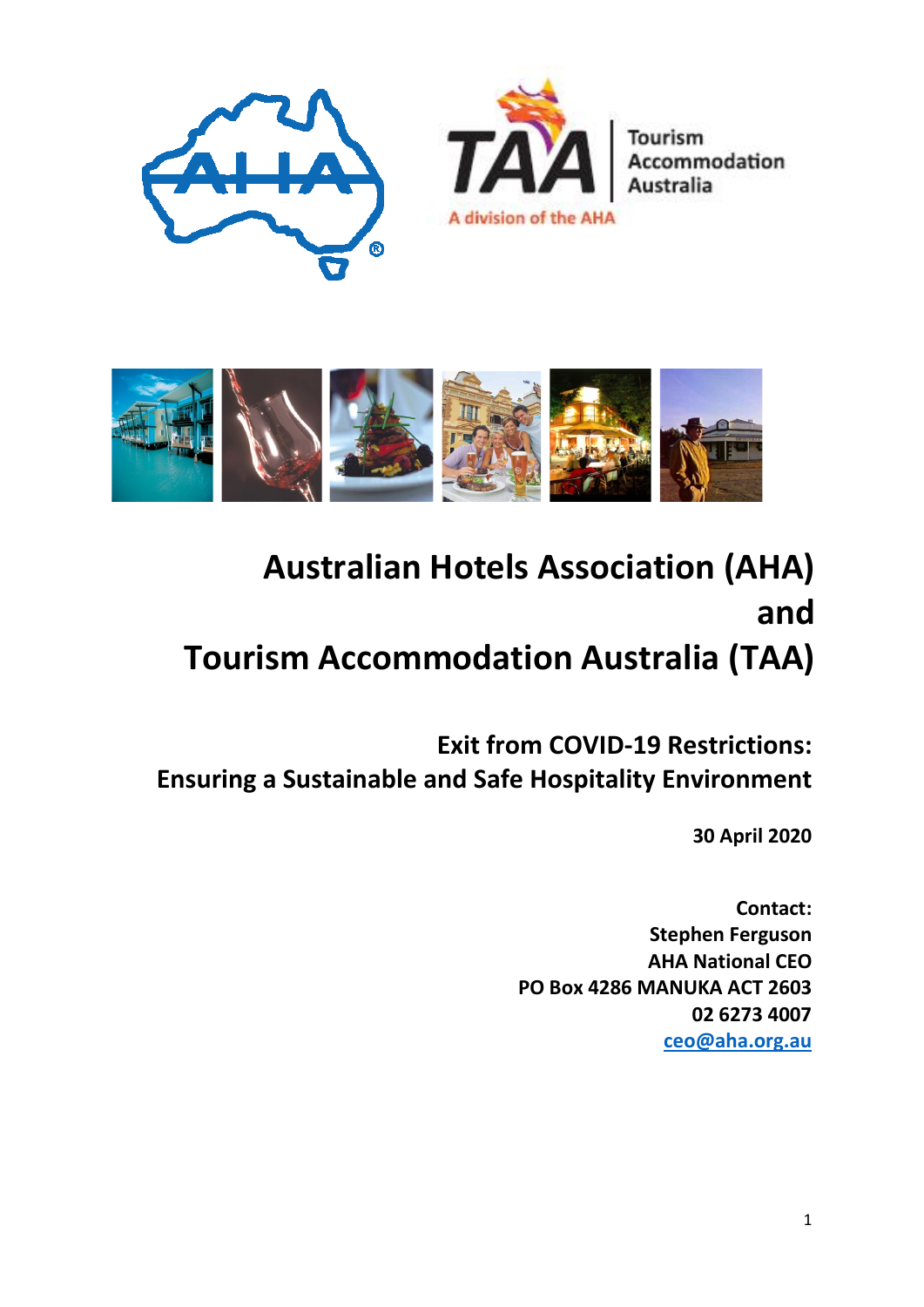## **1 Executive Summary**

The AHA represents more than 5,000 hotels, pubs, bars and taverns which directly employ over 250,000 people, with an additional contractors and supply chain of a further 300,000 jobs. As a result of the COVID-19 pandemic, those 5,000 businesses have been effectively shut down since 23 March, 2020 – and at least 200,000 workers have been stood down.

#### **An "exit strategy" is now required**

As the outbreak is brought under control, it is time to consider the "exit strategy" to recovery in a way that is both safe and sustainable. The AHA wishes to work with all governments to establish this "exit strategy" for the benefit of our businesses, our employees and the wider community. A proposal is set out below. The AHA proposes limited trading to resume in early June, with a gradual increase in capacity over the duration of 2020.

#### **The "debt cliff" during shut-down**

Suggestions the industry is in hibernation are not realistic with operators continuing to pay rates, land tax, corporate tax and fixed overheads. During this shut-down period, hoteliers have rightly always placed the health of staff, patrons and the broader community first. However, Australian hotels have had - and continue to have - virtually zero revenue, and at the same time are accumulating an unsustainable volume of debt. This "debt cliff" is accruing at rates of \$15,000 to \$300,000 per month. The longer hotels are shut down, the more likely a business will not recover and jobs will be permanently lost.

#### **The re-opening dilemma**

Unfortunately, the existing social distance rules of 1.5m and one person per 4sqm equate to about 25% capacity and are not sustainable for many hotels, particularly regional and country premises. For many, a 25% capacity limit would not even cover fixed costs for a venue e.g. electricity usage charges (A/C, refrigeration), workers compensation, broadcast licence fees, music licensing etc. A 25% capacity is only sustainable for the very short term. For the medium term, the AHA believes a capacity limit of 50% will enable the majority of venues to trade in a sustainable way.

#### **Exit Strategy Stage One – Limited opening**

As stage one of the exit strategy, the AHA proposes a limited opening with health measures based on Safe Work Australia key principles to eliminate or reduce risk of transmission. Key features of limited opening include:

- Social distancing principles of 1.5 m and one person per 4 square metres
- Encourage and promote use of COVIDsafe app
- Staff training in safe work health practices
- Nominated Hygiene, Capacity and Distancing Supervisor
- Increased cleaning frequency of all touch points e.g. tables, handrails, taps, terminals
- Encourage the use of electronic payments wherever possible
- Reinstatement of about 60,000 direct jobs, plus thousands of jobs in the supply chain

#### **Exit Strategy Stage Two – Review and amend**

From the data and observations gathered during Stage One, further easing of restrictions would be worked through as evidence comes to hand.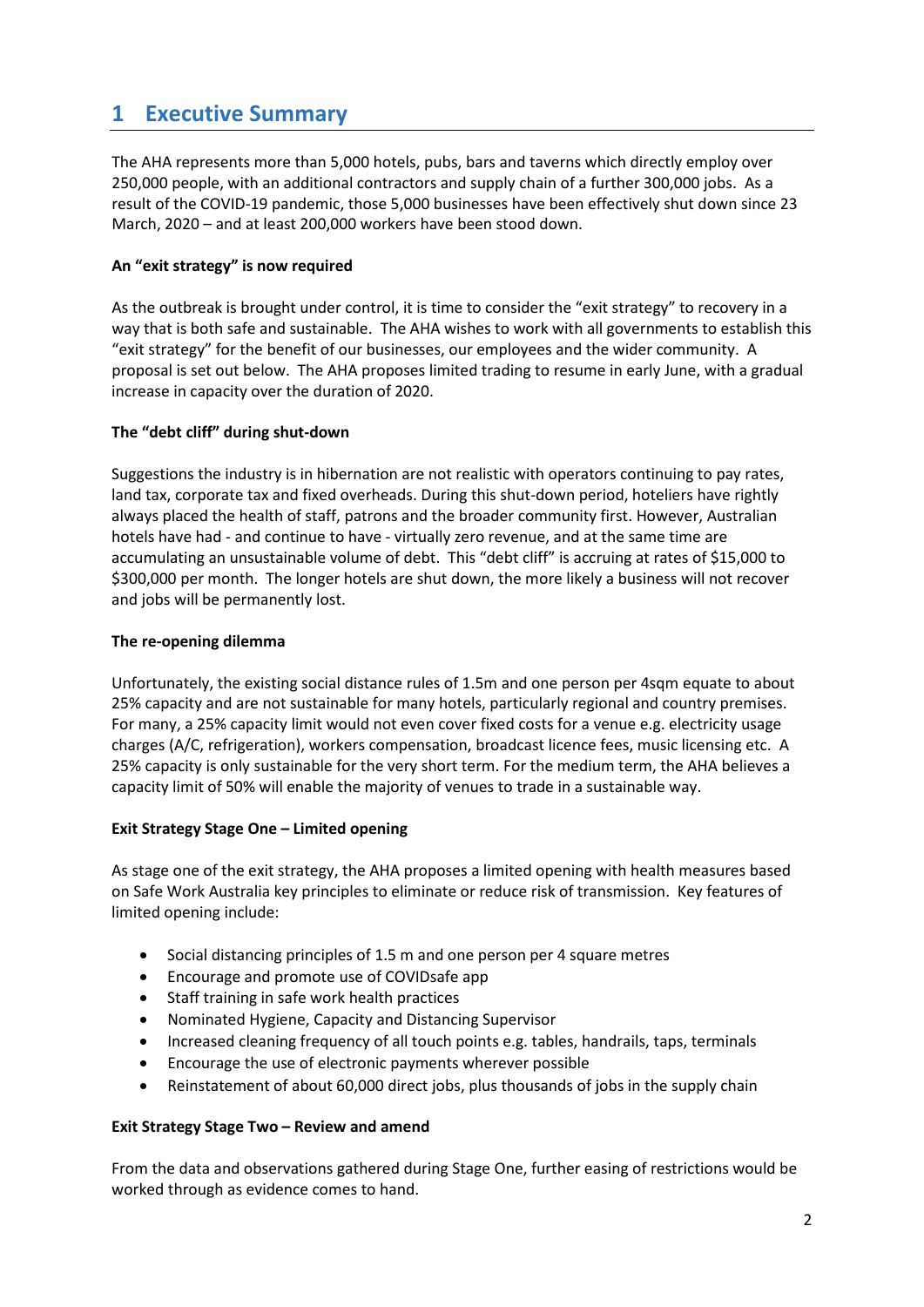## **2 The AHA and TAA**

#### **Who we are**

The Australian Hotels Association (AHA) is an association of employers registered under the Fair Work (Registered Organisations) Act. The AHA is the peak body for the pub, bar, tavern and accommodation hotel and resorts sector. Tourism Accommodation Australia (TAA) is a division of the AHA and is the peak body representing the interests of the accommodation hotel industry.

AHA and TAA members are serviced by branches in each state and territory. The AHA and TAA play a key role in areas such as workplace relations, tourism, hospitality, health, and safety. Australian hotels provide safe, regulated and responsible places where people can meet, socialise, eat, drink and sleep.

#### **Size and scope**

The size and scope of the AHA and TAA includes:

- More than 5000 businesses ranging from country pubs to five-star hotels and resorts
- Provides 250,000 direct jobs plus additional 300,000 supply chain jobs
- Supports one million indirect jobs in the broader supply chain
- Generates \$12billion in economic benefit
- Supports more than 50,000 community groups

### **3 Business rationale**

#### **A question of balance**

The AHA and TAA have always acted in the health interests of our staff, patrons and the community. We acknowledge the delicate balancing act recovery involves, however, it is important to acknowledge businesses are going under, and employees need work.

#### **Health advice from health experts and business advice from business experts**

It is obvious the National Cabinet must rely on health advice from health experts in considering how and when businesses including hospitality should re-open safely – we all want to protect the health of the community. But we also appreciate the understanding of National Cabinet that the business sector has an advisory role to play as well on behalf of their businesses and the hundreds of thousands of people they provide jobs.

#### **Government relief and stimulus**

The Australian federal, state and territory governments (National Cabinet) have implemented a range of safety measures to suppress the COVID-19 outbreak in Australia and also introduced a range of economic measures to try to balance against the necessary restrictive health measures in place. The National Cabinet has also acted on SME commercial leases.

The Federal Government has encouraged banks to make loans available to assist with cash flow during the period of closure and the banks have also agreed to capitalise loan and interest repayments - we thank them for that. Other federal initiatives include JobKeeper, Cash Boost, increasing the instant asset write off and establishing a Treasury Business Liaison unit.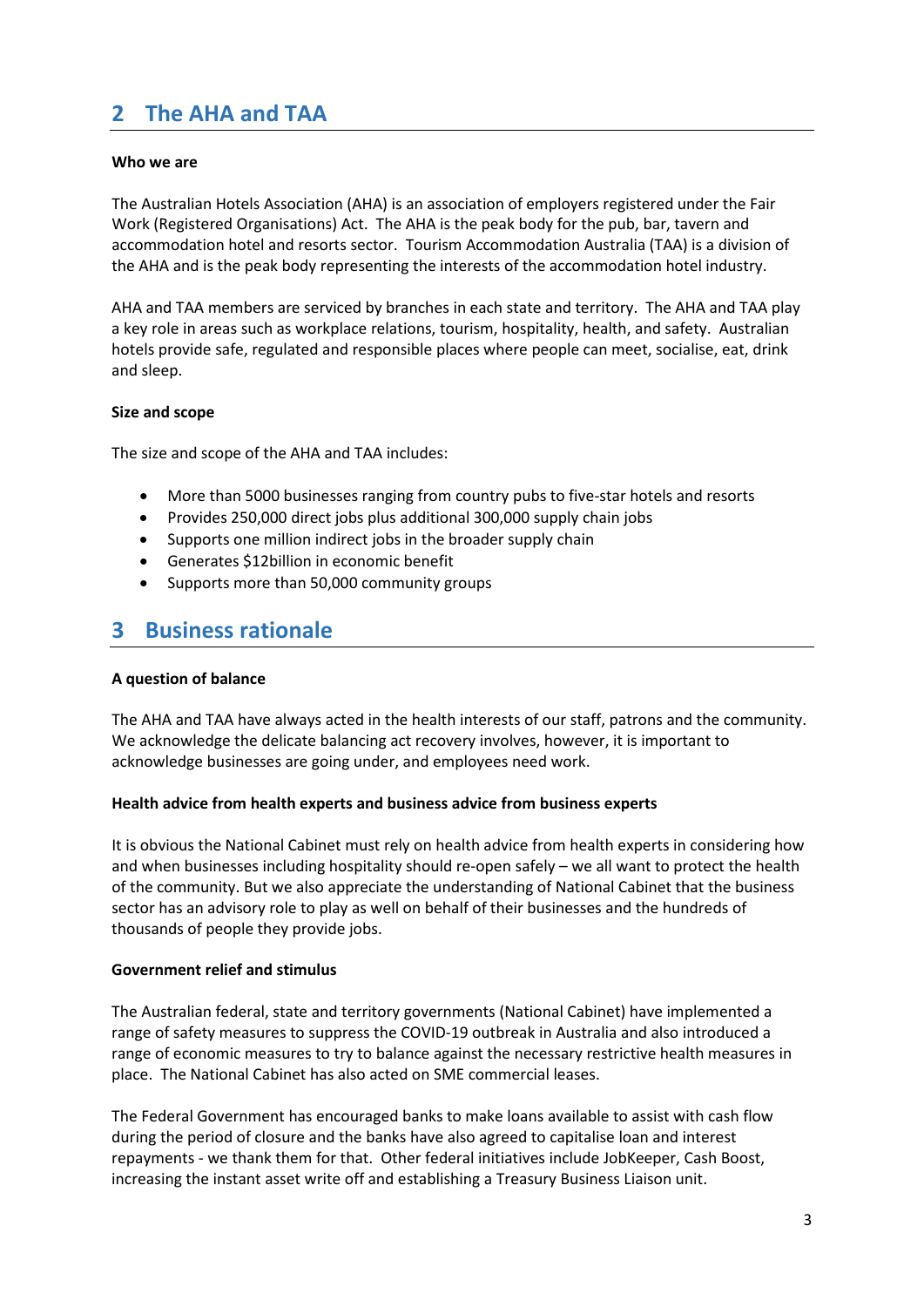The state and territory governments have also implemented a range of relief and stimulus schemes including, e.g. payroll tax refund, waiving of licence fees, business support grants.

The breadth of these initiatives and speed at which they have have been delivered are highly commended and much appreciated. However, the costs and debts for hotels continue to accumulate as weeks pass.

#### **Debt accumulating while closed (sunk costs) – this is not hibernation**

Overwhelmingly, the vast majority of hotels are closed and have zero revenue; perhaps one director might be on JobKeeper. Some hotels are providing take-away meals, but this is primarily to keep kitchen staff engaged and are lucky to break even.

Sunk costs continue to accumulate each month the venue stays closed. As an indicator of the approaching "debt cliff", some estimates for a typical AHA member pub (before rent or interest which can be in the hundreds of thousands p.a.) are provided below:

| Item                                            | Sunk costs per month whilst closed | "Debt cliff" after 6 months |
|-------------------------------------------------|------------------------------------|-----------------------------|
| Insurance                                       | \$7,000                            | \$42,000                    |
| Accountant/Legal                                | \$1,500                            | \$9,000                     |
| <b>Bank charges</b>                             | \$250                              | \$1,500                     |
| Phone and internet                              | \$1,000                            | \$6,000                     |
| Motor vehicle repayments                        | \$1,000                            | \$6,000                     |
| Electricity network charges                     | \$3,000                            | \$18,000                    |
| Council rates                                   | \$2,500                            | \$15,000                    |
| Land tax                                        | \$10,000                           | \$60,000                    |
| <b>Building security</b>                        | \$1,000                            | \$6,000                     |
| Interest on borrowings for JobKeeper/sunk costs | \$500                              | \$3,000                     |
| Repairs and maintenance                         | \$1,000                            | \$6,000                     |
| Management expenses                             | \$2,000                            | \$12,000                    |
| Hire equipment                                  | \$1,000                            | \$6,000                     |
| Sundry                                          | \$1,000                            | \$6,000                     |
| <b>Total</b>                                    | \$32,750                           | \$196,500                   |

Needless to say that the sunk costs for accommodation hotels or large scale entertainment facilities will far exceed the sunk costs for a typical pub above.

#### **Approaching the "debt cliff"**

This "debt cliff" is obviously required to be repaid. Loans and losses won't disappear once the doors re-open. The longer the closure or capacity limits remain in place, the more the "debt cliff" stacks up. Some won't make it through.

#### **Fixed costs when re-open**

As mentioned briefly above, as well as the sunk costs, once re-open another range of relatively fixed costs will accumulate. These fixed costs are unrelated to patronage or sales and include; electricity usage charges (A/C, refrigeration), workers compensation, broadcast licence fees, music licensing and subscriptions, full-time and part-time staff.

The variable costs include the cost of goods (food and beverage), casual labour and payroll tax. Variable costs are easier to control as they are based on patronage and sales. But overwhelmingly, the sunk or fixed costs are the key factor.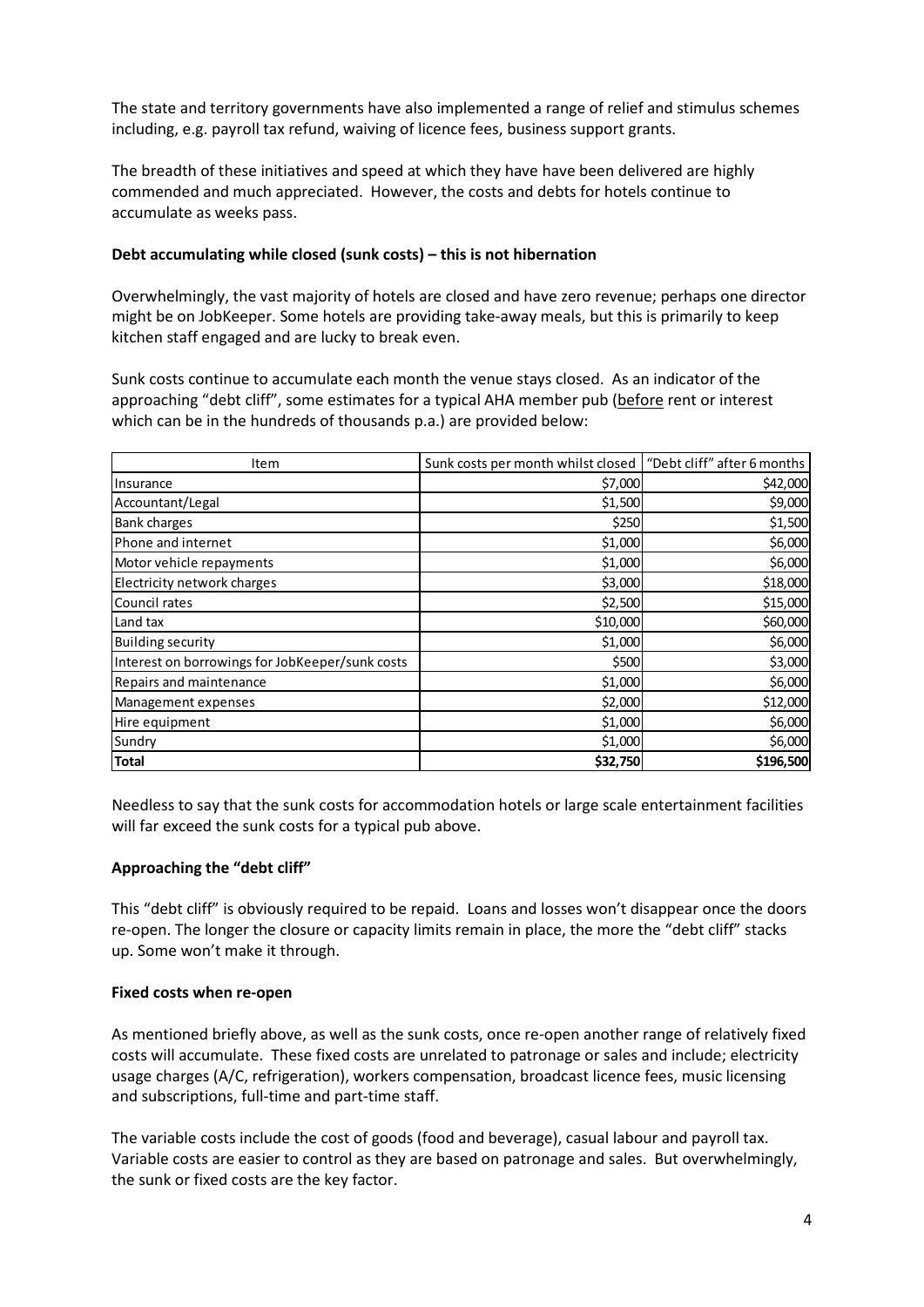#### **Cash flow issues**

Whilst closed, there is also a massive cash flow issue relating to JobKeeper as reimbursement of the scheme does not occur until two-six weeks of wages have been paid. For a business with 30 staff to pay on JobKeeper, that requires debt of \$45,000 to \$135,000.

On re-opening, venues will also need to provide 'cash floats' ranging from \$50K to \$250K. That cash has now been spent on the costs associated with being closed. This cash for floats will have to be found – meaning more borrowings for many.

#### **What effect do capacity limits have on the capacity to re-open and stay open?**

Advice from AHA members is the tougher the capacity limit, the harder it is for smaller venues to open. Generally, larger venues with more space will find it easier to spread patrons out and re-open earlier. There is a very strong view that the current "1 person per 4 sqm" rule severely limits the capacity of many venues to cover fixed costs.

## **4 Health safety**

The AHA proposes the following control measures and check list so as to mitigate health risk, whilst enabling a sustainable hospitality environment.

|                                             | <b>Check list</b>                                                                                                                                                                                                                                                                                                                                                                                                                                                            | Y/N |
|---------------------------------------------|------------------------------------------------------------------------------------------------------------------------------------------------------------------------------------------------------------------------------------------------------------------------------------------------------------------------------------------------------------------------------------------------------------------------------------------------------------------------------|-----|
| <b>Venue Pre-</b><br>Open clean             | Prior to re-opening, conduct a deep clean of All contact surfaces<br>$\bullet$<br>and objects, e.g. counters, tables, doors, handles, keyboards, taps,<br>chairs, tables, handrails, tills, phones, vending machines, terminals<br>(e.g. Point of Sale, EFTPOS, EGM, ATM, EBT)<br>https://www.safeworkaustralia.gov.au/doc/cleaning-prevent-<br>$\bullet$<br>spread-covid-19-fact-sheet                                                                                      |     |
| "Covid-19<br>Contact<br><b>Tracing App"</b> | Encourage all staff and patrons to download the "Covid-19<br>$\bullet$<br><b>Contact Tracing App"</b><br>AHA to assist public support of the App via, e.g.:<br>$\bullet$<br>venue social media networks<br>$\circ$<br>posters and coasters in venue<br>O<br>via our partners, e.g. Sky racing, Foxtel, Nightlife<br>$\circ$<br>editorial comment in TV, newspapers and radio<br>$\circ$<br>https://apps.apple.com/au/app/coronavirus-<br>$\bullet$<br>australia/id1503846231 |     |
| <b>Management</b><br><b>Training</b>        | All management to undergo training and induction in safe work<br>$\bullet$<br>https://www.safeworkaustralia.gov.au/doc/5-things-do-your-<br>$\bullet$<br>workplace-covid-19-infographic<br>https://www.safeworkaustralia.gov.au/doc/workplace-checklist-<br>$\bullet$<br>covid-19                                                                                                                                                                                            |     |
| <b>Staff Training</b>                       | All staff to undergo infection control training (ongoing for all new<br>staff), e.g.<br>https://www.health.gov.au/resources/apps-and-tools/covid-19-<br>$\bullet$<br>infection-control-training<br>https://www.typsy.com/covid<br>٠<br>https://hospitalityhygiene.com/<br>$\bullet$                                                                                                                                                                                          |     |
| <b>Staff Hand</b><br>washing                | Staff to undertake frequent (e.g. each 30 minutes)) hand washing<br>$\bullet$<br>with soap and water for at least 20 seconds                                                                                                                                                                                                                                                                                                                                                 |     |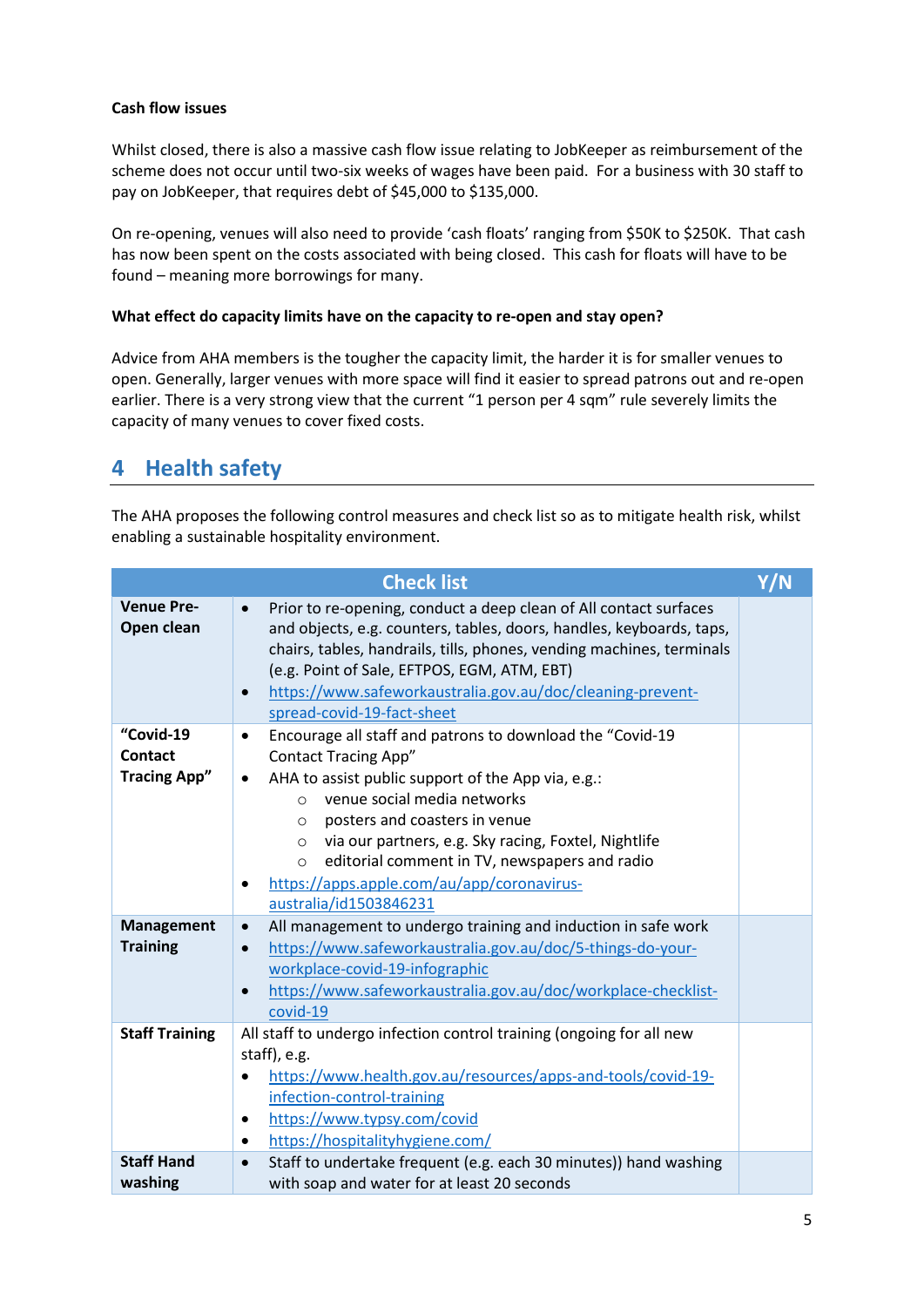|                                     | https://www.who.int/gpsc/5may/How To HandWash Poster.pdf<br>$\bullet$<br>$?ua=1$                                                                                                                                                                                                                                                                                                                                                                                                                                                                                                                                                                                                                                                                                                                                                                                                                                                                                                                                                                                                                                                                                                                                                                                                                                                |  |
|-------------------------------------|---------------------------------------------------------------------------------------------------------------------------------------------------------------------------------------------------------------------------------------------------------------------------------------------------------------------------------------------------------------------------------------------------------------------------------------------------------------------------------------------------------------------------------------------------------------------------------------------------------------------------------------------------------------------------------------------------------------------------------------------------------------------------------------------------------------------------------------------------------------------------------------------------------------------------------------------------------------------------------------------------------------------------------------------------------------------------------------------------------------------------------------------------------------------------------------------------------------------------------------------------------------------------------------------------------------------------------|--|
|                                     |                                                                                                                                                                                                                                                                                                                                                                                                                                                                                                                                                                                                                                                                                                                                                                                                                                                                                                                                                                                                                                                                                                                                                                                                                                                                                                                                 |  |
| <b>Staff</b><br><b>Consultation</b> | Venues must consult with staff on health and safety matters, e.g.<br>Ensure staff understand they have a duty to take reasonable care<br>$\bullet$<br>for their own health and safety and to not adversely affect the<br>health and safety of others<br>Ensure staff understand their point of contact with any questions<br>٠<br>or observations<br>Assessing the risk COVID-19 presents to the health and safety of<br>٠<br>staff and patrons<br>Deciding on the control measures to put in place to eliminate or<br>$\bullet$<br>minimise the risk of exposure to COVID-19<br>Deciding on the adequacy of facilities for the welfare of workers<br>٠<br>(e.g. hand washing facilities)<br>Considering other changes to the workplace as a result of COVID-<br>$\bullet$<br>19 which may affect health and safety<br>Allow staff to express their views and raise work health and safety<br>٠<br>issues that may arise directly or indirectly because of COVID-19<br>Consult with workers and ensure there is a means for them to<br>$\bullet$<br>raise any concerns about the steps you are taking to manage the<br>risks.<br>Take the views of workers into account when making decisions<br>$\bullet$<br>and advise workers of the venues decision<br>Bearing in mind that working from home is generally impractical<br>٠ |  |
|                                     |                                                                                                                                                                                                                                                                                                                                                                                                                                                                                                                                                                                                                                                                                                                                                                                                                                                                                                                                                                                                                                                                                                                                                                                                                                                                                                                                 |  |
|                                     | in hospitality, where possible facilitate working from home                                                                                                                                                                                                                                                                                                                                                                                                                                                                                                                                                                                                                                                                                                                                                                                                                                                                                                                                                                                                                                                                                                                                                                                                                                                                     |  |
| <b>Staff infection</b>              | arrangements for staff where possible (e.g. book keeper)                                                                                                                                                                                                                                                                                                                                                                                                                                                                                                                                                                                                                                                                                                                                                                                                                                                                                                                                                                                                                                                                                                                                                                                                                                                                        |  |
| check                               | If possible, implement daily temperature checks on all staff<br>$\bullet$<br>Direct all workers (whether they are at the workplace or not) to<br>$\bullet$<br>report to you if they have any of the following:<br>are experiencing any symptoms<br>$\circ$<br>have been, or have potentially been, exposed to a person<br>$\circ$<br>who has been diagnosed with COVID-19 or is suspected to<br>have COVID-19 (even if the person who is suspected to<br>have COVID-19 has not yet been tested)<br>have undertaken, or are planning to undertake, any travel<br>$\circ$<br>Stop workers working if they are displaying symptoms and advise<br>$\bullet$<br>them to seek medical advice.<br>Stop workers who have contracted COVID-19 from returning to<br>$\bullet$<br>the workplace until they provide evidence they are clear of the<br>virus.<br>https://www.safeworkaustralia.gov.au/doc/what-do-if-worker-<br>$\bullet$<br>has-covid-19-infographic                                                                                                                                                                                                                                                                                                                                                                        |  |
| <b>Staff</b>                        | Ensure staff are advised and aware of the various resources and                                                                                                                                                                                                                                                                                                                                                                                                                                                                                                                                                                                                                                                                                                                                                                                                                                                                                                                                                                                                                                                                                                                                                                                                                                                                 |  |
| resources                           | support services available to them, e.g.                                                                                                                                                                                                                                                                                                                                                                                                                                                                                                                                                                                                                                                                                                                                                                                                                                                                                                                                                                                                                                                                                                                                                                                                                                                                                        |  |
|                                     | <b>COVID-19 Information for workplaces</b><br>$\bullet$                                                                                                                                                                                                                                                                                                                                                                                                                                                                                                                                                                                                                                                                                                                                                                                                                                                                                                                                                                                                                                                                                                                                                                                                                                                                         |  |
|                                     | Australia.gov.au<br>$\bullet$                                                                                                                                                                                                                                                                                                                                                                                                                                                                                                                                                                                                                                                                                                                                                                                                                                                                                                                                                                                                                                                                                                                                                                                                                                                                                                   |  |
|                                     | Fair Work Ombudsman - Coronavirus and Australian workplace                                                                                                                                                                                                                                                                                                                                                                                                                                                                                                                                                                                                                                                                                                                                                                                                                                                                                                                                                                                                                                                                                                                                                                                                                                                                      |  |
|                                     | <u>laws</u>                                                                                                                                                                                                                                                                                                                                                                                                                                                                                                                                                                                                                                                                                                                                                                                                                                                                                                                                                                                                                                                                                                                                                                                                                                                                                                                     |  |
|                                     | <b>Beyond Blue Coronavirus Mental Wellbeing Support Service</b><br>٠<br>Heads Up - Healthy workplaces support<br>$\bullet$                                                                                                                                                                                                                                                                                                                                                                                                                                                                                                                                                                                                                                                                                                                                                                                                                                                                                                                                                                                                                                                                                                                                                                                                      |  |
|                                     | Lifeline                                                                                                                                                                                                                                                                                                                                                                                                                                                                                                                                                                                                                                                                                                                                                                                                                                                                                                                                                                                                                                                                                                                                                                                                                                                                                                                        |  |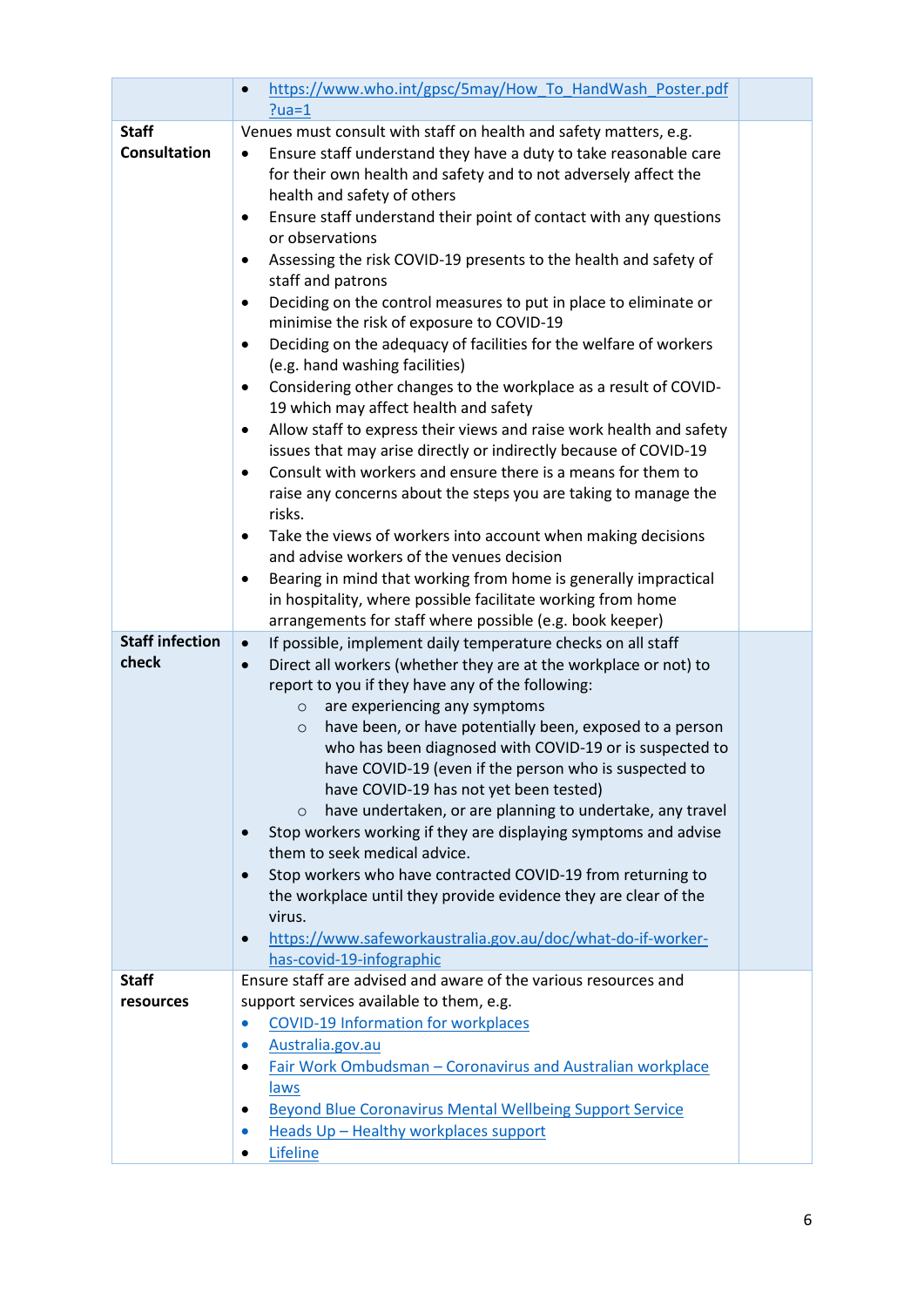| <b>Social</b><br><b>Distancing</b><br>(Stage One)<br>Patron<br>movement                       | 1.5m social distancing<br>$\bullet$<br>1 person per 4sqm<br>$\bullet$<br>Groups, functions or tables limited as per state/territory<br>$\bullet$<br>regulations<br>Single entry point with a different exit point where possible<br>$\bullet$<br>Floor markings and/or bollards to assist in orderly bar service<br>٠<br>Where practical, encourage patrons to be seated<br>$\bullet$<br>Limiting waiter food service to tables<br>$\bullet$                                                                                                                                                                                              |  |
|-----------------------------------------------------------------------------------------------|-------------------------------------------------------------------------------------------------------------------------------------------------------------------------------------------------------------------------------------------------------------------------------------------------------------------------------------------------------------------------------------------------------------------------------------------------------------------------------------------------------------------------------------------------------------------------------------------------------------------------------------------|--|
|                                                                                               | Place distance markers or bollards at all queuing points<br>$\bullet$<br>Common sense to apply in service areas for periods of short<br>$\bullet$<br>duration                                                                                                                                                                                                                                                                                                                                                                                                                                                                             |  |
| <b>Nominated</b><br>Hygiene,<br><b>Capacity and</b><br><b>Distancing</b><br><b>Supervisor</b> | Nominated staff member with responsibility to ensure:<br>regular cleaning and disinfection of all staff and patron touch<br>$\bullet$<br>points each 30 minutes<br>capacity limits are enforced<br>$\bullet$<br>social distancing requirements are enforced<br>$\bullet$                                                                                                                                                                                                                                                                                                                                                                  |  |
| <b>Patron health</b>                                                                          | Hand sanitiser available for patrons<br>$\bullet$<br>Consider patron temperature checks on entry<br>$\bullet$<br>Consider ID recording on entry<br>$\bullet$<br>Implement extensive approved signage throughout the venue<br>$\bullet$<br>https://www.health.gov.au/resources/publications?f%5B0%5D=fi<br>$\bullet$<br>eld publication type%3A2181                                                                                                                                                                                                                                                                                        |  |
| <b>Review touch</b><br>points                                                                 | Review all staff and patron touch points and aim to reduce<br>$\bullet$<br>frequently touched surfaces (touch points) where possible<br>Encourage the use of electronic payments wherever possible<br>$\bullet$<br>Where possible, provide stylus-type devices at terminals, point of<br>$\bullet$<br>sale<br>Single use menus, or plastic covered and cleaned after each use<br>$\bullet$<br>Venues to promote menus and ordering on mobile devices if<br>$\bullet$<br>feasible                                                                                                                                                          |  |
| <b>Cleaning</b><br>frequently<br>touched<br>surfaces<br>(touch points)                        | Usual cleaning schedules will need to be increased<br>$\bullet$<br>To minimise the risk of exposure, staff cleaning and disinfecting<br>٠<br>should wear disposable gloves and wash their hands with soap<br>and water, or use alcohol-based hand sanitiser<br>Touch points to be cleaned and disinfected each 30 minutes<br>$\bullet$<br>include, e.g. e.g. doors, handles, keyboards, taps, chairs, tables,<br>handrails, tills, phones, vending machines, terminals (e.g. Point of<br>Sale, EFTPOS, EGM, ATM, EBT)<br>Touch points such as tables and counters to be cleaned and<br>٠<br>disinfected before and after use by customers |  |
| <b>Communal</b><br>items (stage<br>one)                                                       | No food buffets<br>$\bullet$<br>No communal free food or snacks<br>$\bullet$<br>No communal cutlery trays<br>$\bullet$<br>No communal water stations<br>$\bullet$                                                                                                                                                                                                                                                                                                                                                                                                                                                                         |  |
| Not permitted<br>(stage one)                                                                  | Until further advice by Health Departments, the following are not<br>permitted:<br>Children's playgrounds<br>Nightclubs<br>٠                                                                                                                                                                                                                                                                                                                                                                                                                                                                                                              |  |
| <b>Deliveries and</b><br>contractors                                                          | Non-essential visits should be cancelled or postponed<br>$\bullet$<br>Deliveries and other contractors should be given clear instructions<br>$\bullet$<br>of your requirements while they are on site                                                                                                                                                                                                                                                                                                                                                                                                                                     |  |